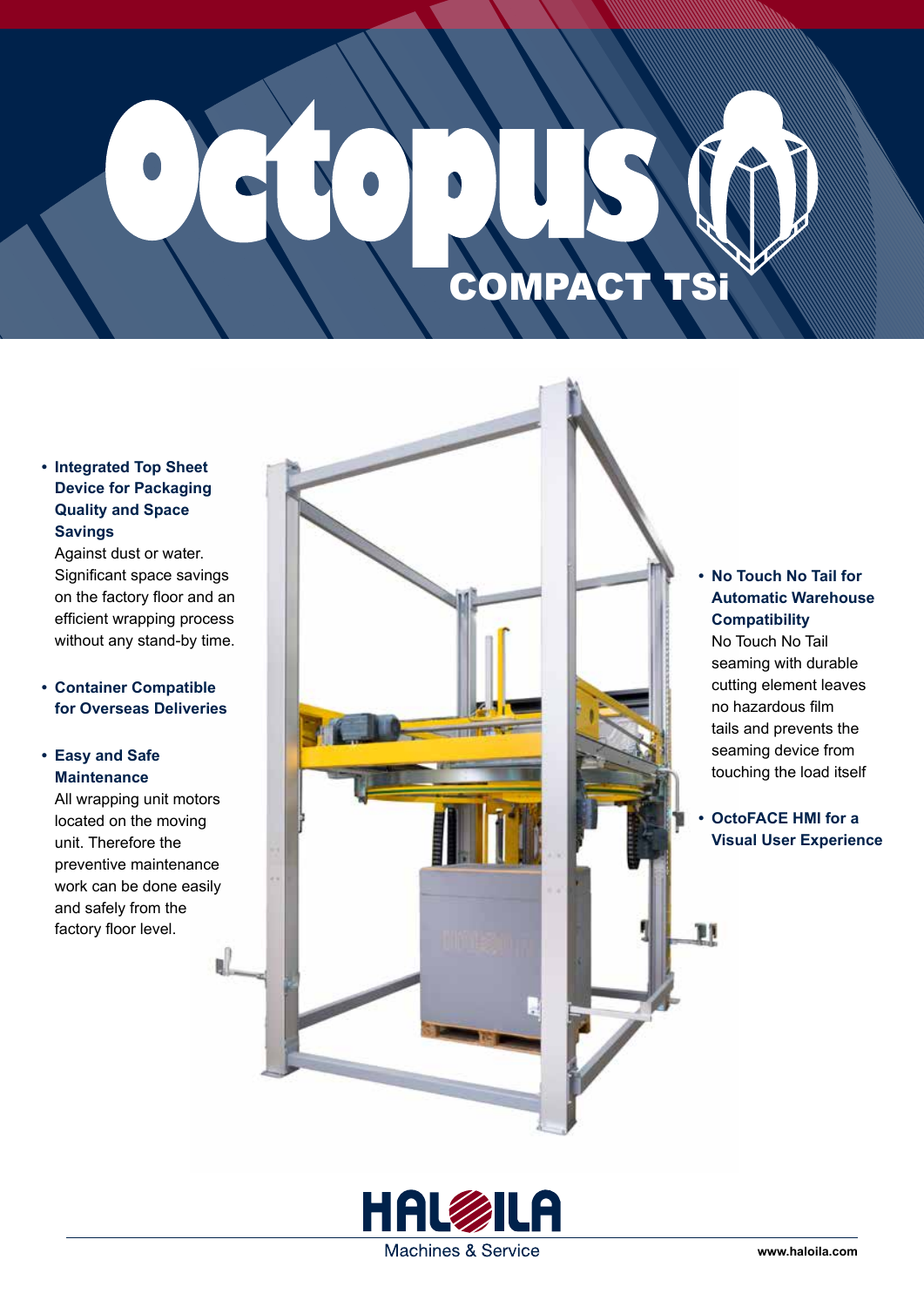#### **FULLY AUTOMATIC STRETCH WRAPPING MACHINE WITH INTEGRATED TOP SHEET DISPENSER FOR LOW-END CAPACITY PRODUCTION LINES**

## NEW OCTOPUS COMPACT TSI SERIES

#### **A completely new design with integrated Top Sheet device, based on the proven Octopus design and ring technology.**

**The Octopus Compact TSi** provides optimal load containment while optimizing the film usage. The ring technology enables that the wrapping can be done for instance from bottom to top, or vice versa, as a single wrapping, decreasing significantly the film usage.



**"S" type film carriage** for easy, quick and safe film reel change. "S" type film carriage structure offers less film necking and better Pre-Stretch performance compared to W-type film carriage, and significantly lowers the overall cost of ownership.

**Octopus Compact TSi** is equipped with **No Touch No Tail** film seaming as standard. No Touch No Tail seaming leaves no hazardous film tails and prevents the seaming device from touching the load itself.



The **Integrated Top Sheet Dispenser** to cover load either against dust or water. It gives significant space savings on the factory floor and the top film positioning is extremely accurate. It allows a solid top cover without any film seaming on top of the pallet. The whole wrapping process is fluent and efficient as the top sheet is added during the wrapping cycle.



**OctoFACE HMI** for a visual user experience, tailored for various demands, still simple and informative, allowing shorter down time and problem solving without any technical personnel.

#### **Options**

- Load stability improvement by **stretch film roping**
- **• Tail Tucker** cycle end and film cut solution for construction industry.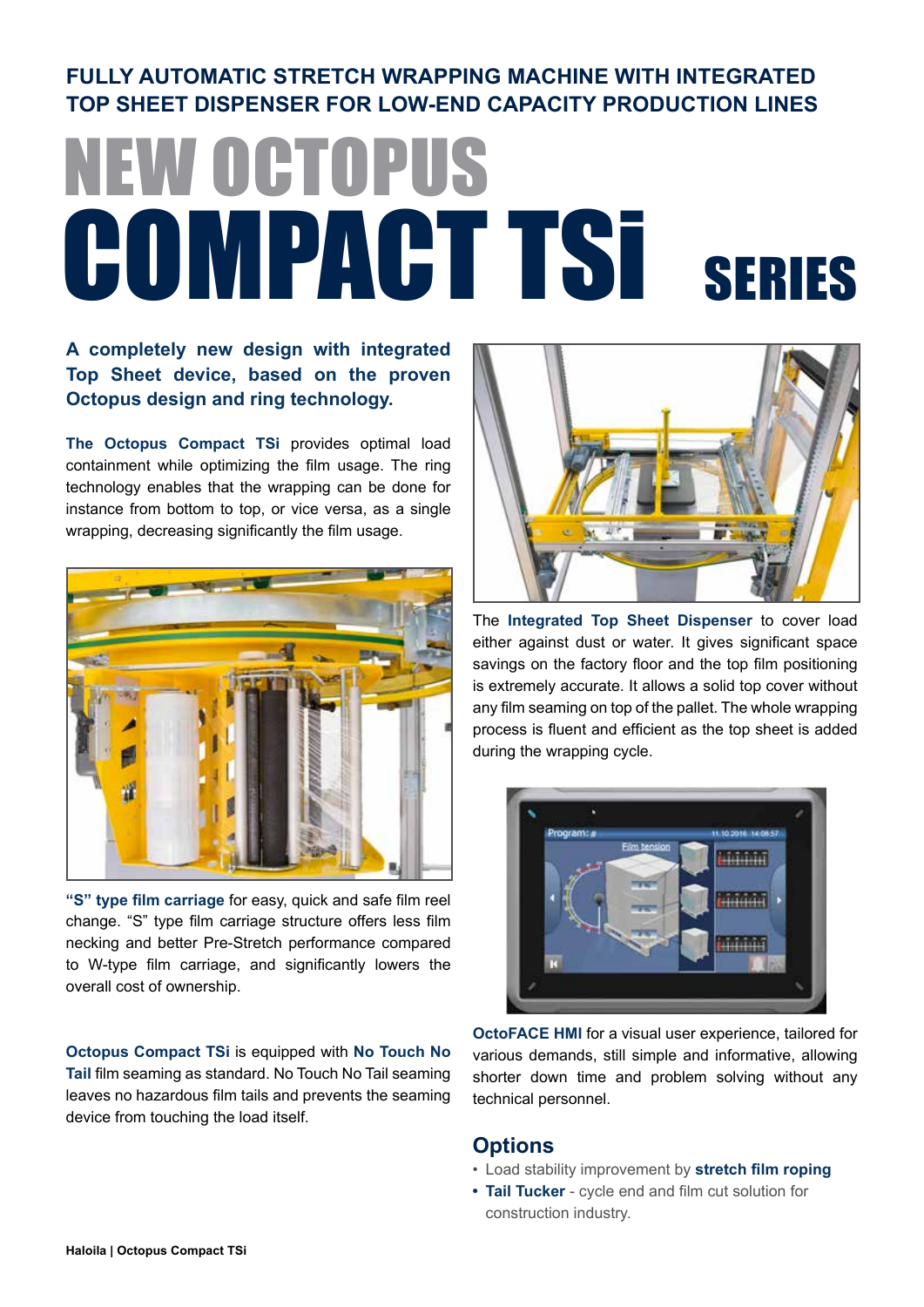#### **Technical data of Octopus Compact TSi**



Standard configuration listed below. Please contact your sales representative for additional options.

#### **Structure**

Aluminum frame

**Performance Speed:** 20 rpm

#### **Maximum Load Size:** 1300 mm W x 1300 mm L x 2000 mm H, optional height 2400 or 2800 mm (conveyor height 500 mm) Note: Maximum load size depends on the width and length combination. Please contact us for more information. **Minimum Pallet Height:** 750 mm with top sheet

**Maximum Load Weight:** Dependent on conveyor

**Shipping Information** 

**Dimensions:** 2310 mm W x 3700 mm L x 1450 mm H

**Machine Weight:** 1500 kg

#### **Film Delivery System**

**Film Payout:** Constant control

**Film Capacity:** 500 mm W x 250 mm Dia. **Tension Control:** Adjustable from HMI **Film Threading:** Easy thread "S" carriage **Cut & Seal:** No Touch-No Tail (NT<sup>2</sup>) seamer

#### **Air & Power Requirements**

**Power:** 3 x 380 VAC / 50 Hz 3 x 400 VAC / 50 Hz 3 x 415 VAC / 50 Hz **Pneumatics:** 0.6 MPa, max 50 l/cycle

#### **Optional Equipment**

Pallet lift device Safety light guarding Conveyors Roping device Tail tucker Ring maintenance locks Safety fence with electrical lockout switch



**Machine Dimensions**

**A B C D H 2190 mm 3484 mm 1840 mm 2300 mm 3420 / 3920 / 4420 mm**